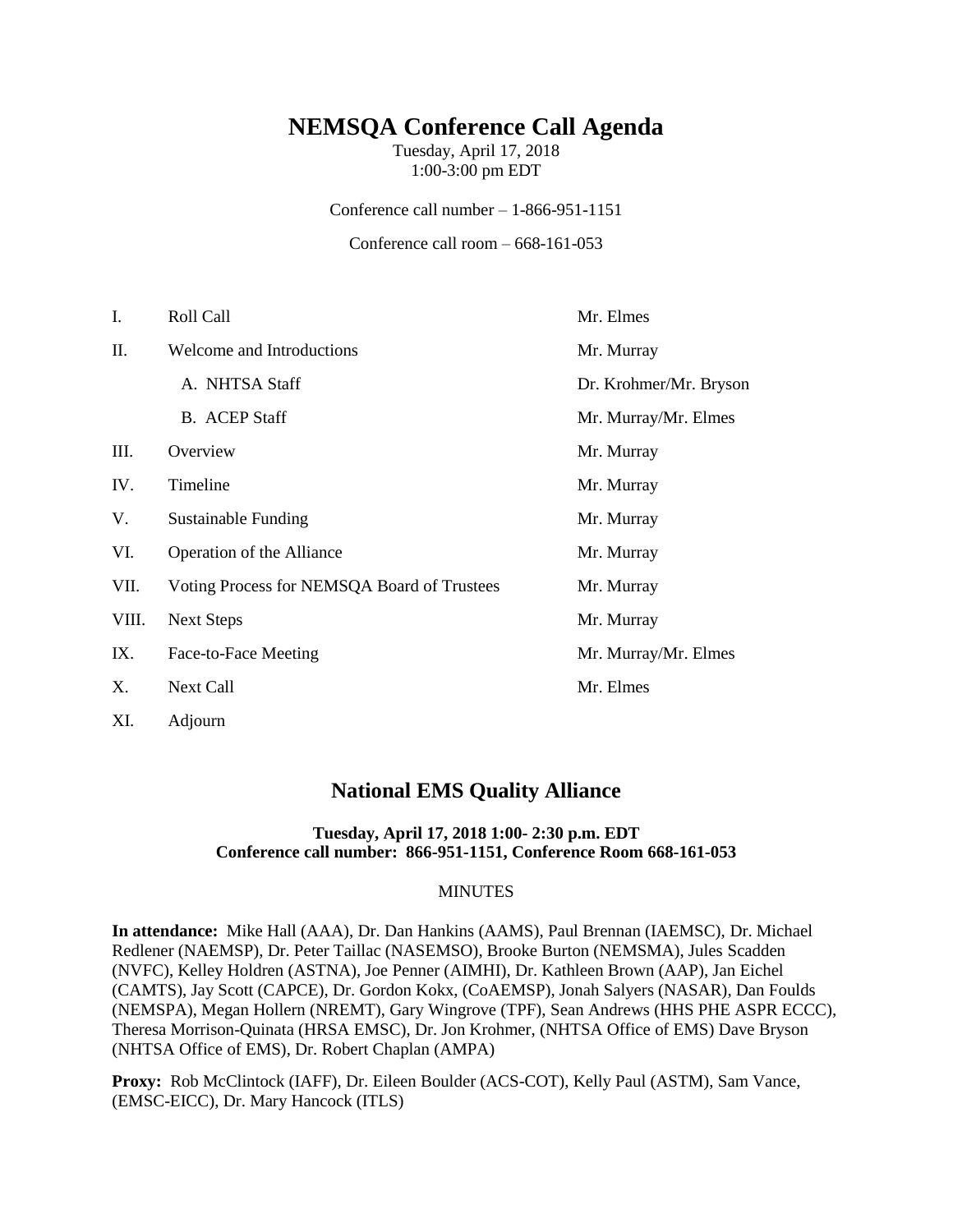Items discussed:

- I. Roll Call Pat Elmes
	- a. Mr. Elmes took roll call of participants. Mr. Murray ask if there were any objections to recording the meeting for the purpose of providing accurate meeting minutes. There were no objections.
	- b. Mr. Murray mentioned for those that have to get off the call early that under "Next Steps" on the agenda, we would be asking for ideas for additional quality measures for the group to consider. he referred them to the EMS Compass project that can found on the State Officials (NAEMSO) website under EMS Compass, then the Quality Measures tab or under [www.nemsqa.org.](http://www.nemsqa.org/)
- II. Welcome and Introductions Rick Murray
	- a. NHTSA Staff -Dr. Jon Krohmer/ Dave Bryson Dr. Krohmer thanked everyone for participating and their support for continuing to improve Performance Measures.
	- b. ACEP Staff Rick Murray/ Pat Elmes Mr. Murray introduced himself and Mr. Pat Elmes and explained they would be helping facilitate the meetings until the Board of Trustees were elected and officers selected.
- III. Overview Rick Murray

Mr. Murray stated, the alliance is designed to continue the excellent work started by the EMS Compass program. The seed money from NHTSA and EMSC was to fund this independent alliance to keep the project going, while developing a system for sustainability and funding.

#### IV. Timeline – Rick Murray

Mr. Murray outlined the following objectives for the Alliance to accomplish:

- a. Review EMS Compass quality measures and make any changes and add any additional measures the Alliance wants to add.
- b. Go to Website for [www.nemsqa.org.](http://www.nemsqa.org/) The NEMSQA website is for the project  $\&$ EMS community. Updates can be found on the website, however as members of the project, they will be receiving updates via email as well.
- c. Sister site on Facebook will be developed to get information out to the public and EMS community. Mr. Murray ask that the group get this information out to their organizations. The Facebook page url will be distributed shortly. Suggested changes to websites can be sent to Mr. Murray or Mr. Elmes.
- d. Develop a couple of *new* quality measures trauma being an important one. Mr. Murray encouraged members to submit other ideas for new measures as soon as possible.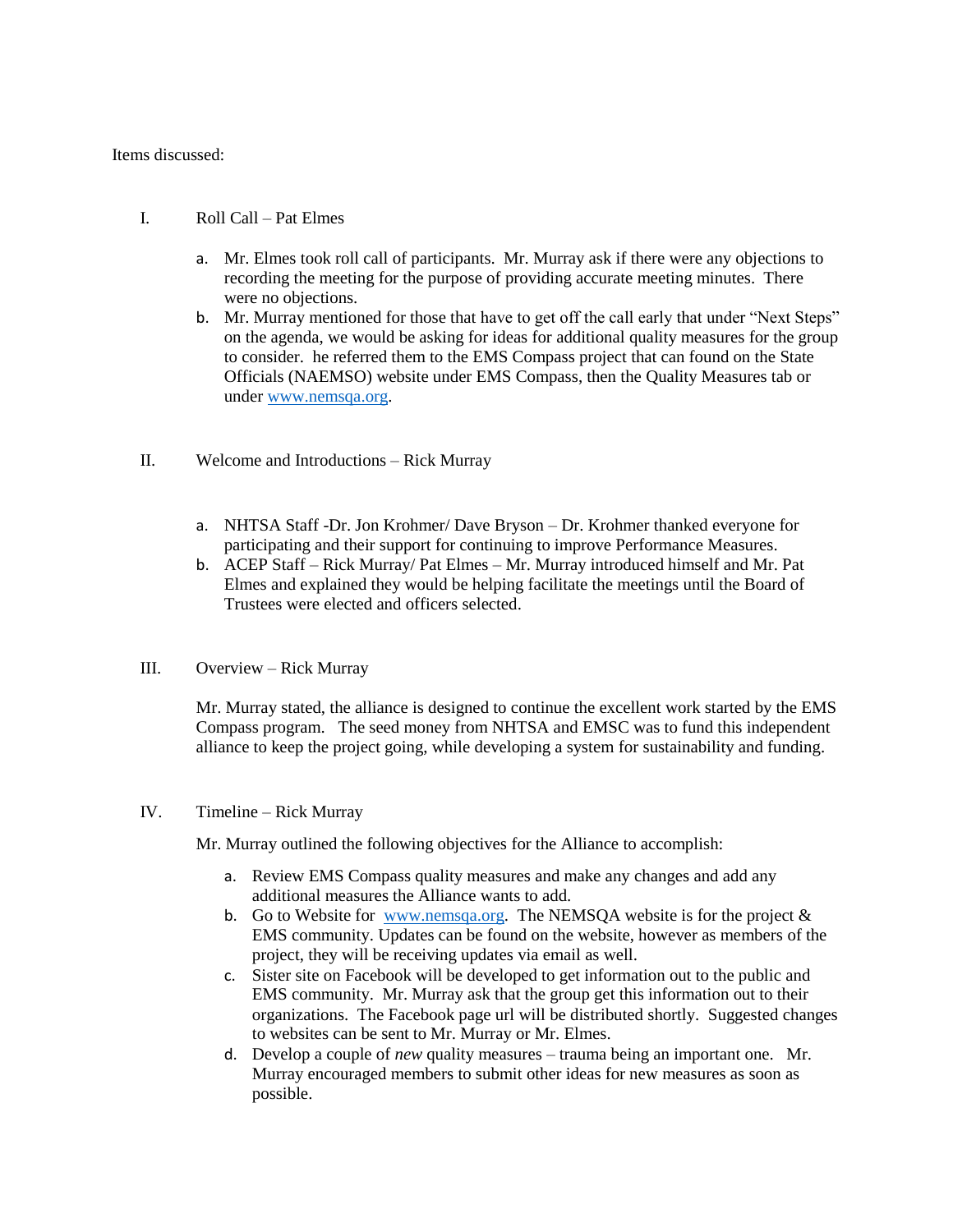- e. Develop a way to sustain/retain funding for the project.
- V. Sustainable Funding Rick Murray
	- a. Mr. Murray informed everyone that the idea is that once the organization is finalized, the Board of Trustees would appoint various committees. One of the committees would be responsible for developing a sustainability funding model. The Quality Alliance will need to find a means to be sustainable through both member contributions and sponsorships, determine how member dues are assessed, different membership categories, develop a predetermined membership levels.
	- b. Mr. Murray estimated the annual budget depending on number of Quality Measures per year would be \$200-300K. He went on to say, part of the assignment would be to explore various grants, sponsorships, foundation support, and perhaps vendors to assist in funding the alliance. He encouraged members to come up with innovative ways to fund the project and he would share with the group.
- VI. Operation of the Alliance Rick Murray

Mr. Murray mentioned there had been a few drafts of the Bylaws sent out to the group. The Bylaws were discussed at length with suggestions regarding some of the definitions, Board of Trustee terms, and voting. Mr. Murray will make changes to the Bylaws based on the comments submitted and they will be put to a vote electronically. The Bylaws will be set up initially to get the Alliance/Board of Trustees up and running and then the membership can suggest any needed changes to the Bylaws.

- VII. Voting Process NEMSQA Board of Trustees Rick Murray
	- a. Mr. Murray went over membership definitions of Stakeholders and Steering Committee. Federal Partners will be ex-officio. Composition of Board of Trustees will be a 9-member panel with 6 members from the Steering Committee and 3 from Stakeholders.
	- b. Mr. Murray shared that the voting process will be handled electronically. He will send out call for nominations via email and ask nominees to share a short bio. Electronic voting ballots would then be sent to each membership category for them to elect their respective representatives.
	- c. The terms of office discussed were a staggered rotation of 3-year terms, rotating at 1,2, and 3 year internals.
- VIII. Next Steps Rick Murray
	- a. Submit ideas for additional Quality Measures; refer to NASEMSO's website, EMS Compass project or NEMSQA website for current measures
	- b. Approve final Bylaws written as a Coalition or Alliance initially, can incorporate at a later time
	- c. Finalize the start-up membership organizations in each membership category
	- d. Finalize voting process and hold elections
	- e. Look at conference calls and meetings dates going forward.